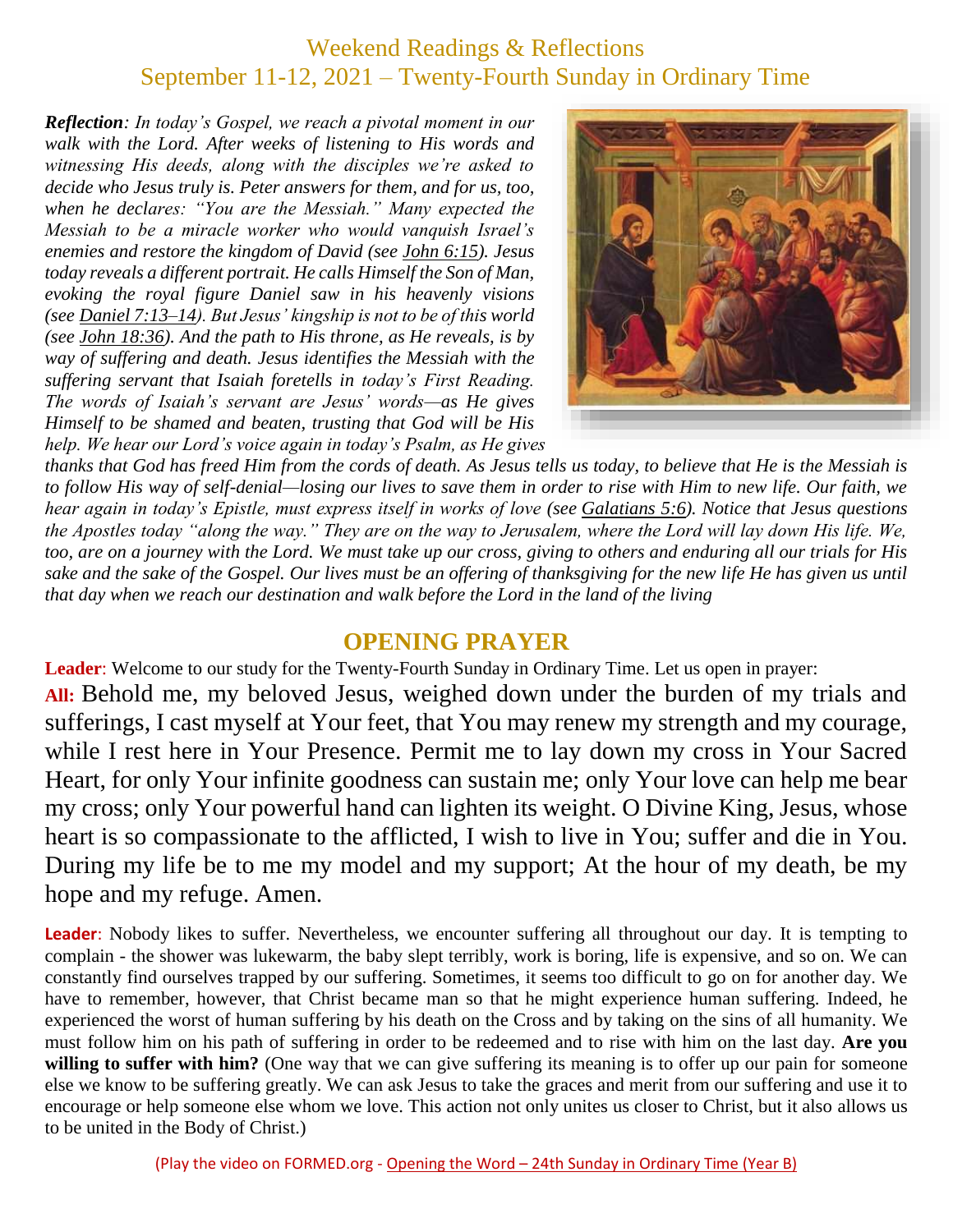### **FIRST READING**  $\sim$  Isaiah 50:5-9a  $\sim$

The Lord GOD opens my ear that I may hear; and I have not rebelled, have not turned back. I gave my back to those who beat me, my cheeks to those who plucked my beard; my face I did not shield from buffets and spitting. The Lord GOD is my help, therefore I am not disgraced; I have set my face like flint, knowing that I shall not be put to shame. He is near who upholds my right; if anyone wishes to oppose me, let us appear together. Who disputes my right? Let that man confront me. See, the Lord GOD is my help; who will prove me wrong?

**The 3rd Song of the Suffering Servant reading from Isaiah has been chosen today to 'match' with the Gospel reading and Jesus' predication of suffering in Jerusalem. Isaiah gets battered and bruised as** 

**he shares a message of hope amongst his people in Exile in Babylon. So disheartened are God's people they feel their 'God' has been overpowered by Babylon's God by allowing them to be exiled. Each day Isaiah listens to God and seeks to comfort his people.** 

 **Have you 'heard' anything from God recently.... and 'not turned your back' on it? Isaiah chooses above all to trust in God and ultimately he believes he will not be disgraced. Even though the experience of rejection is hard.** 

 **Have you ever realized deeply your purpose and passion and calling? What would it involve to 'set your face like flint' in living and achieving this call from God? Do you know someone who is an example to you? Have you ever asked their advice?**

## **SECOND READING** ~ James 2:14-18 ~

I walk<br>before the Lord. **PSALM 116** 

What good is it, my brothers and sisters, if some one says he has faith but does not have works? Can that faith save him? If a brother or sister has nothing to wear and has no food for the day, and one of you says to them, "Go in peace, keep warm, and eat well, " but you do not give them the necessities of the body, what good is it? So also faith of itself, if it does not have works, is dead. Indeed someone might say, "You have faith and I have works." Demonstrate your faith to me without works, and I will demonstrate my faith to you from my works.

**A beautiful part of Jewish tradition and piety was an emphasis on helping the poor. It was more than an obligation. In fact, lifting up the poor (through almsgiving) earned one the title 'righteous' before God.** 

- **If faith is words only, it is 'dead'. Can your faith be seen in any 'works' for lifting up the poor?**
- **How do you put your faith into practice?**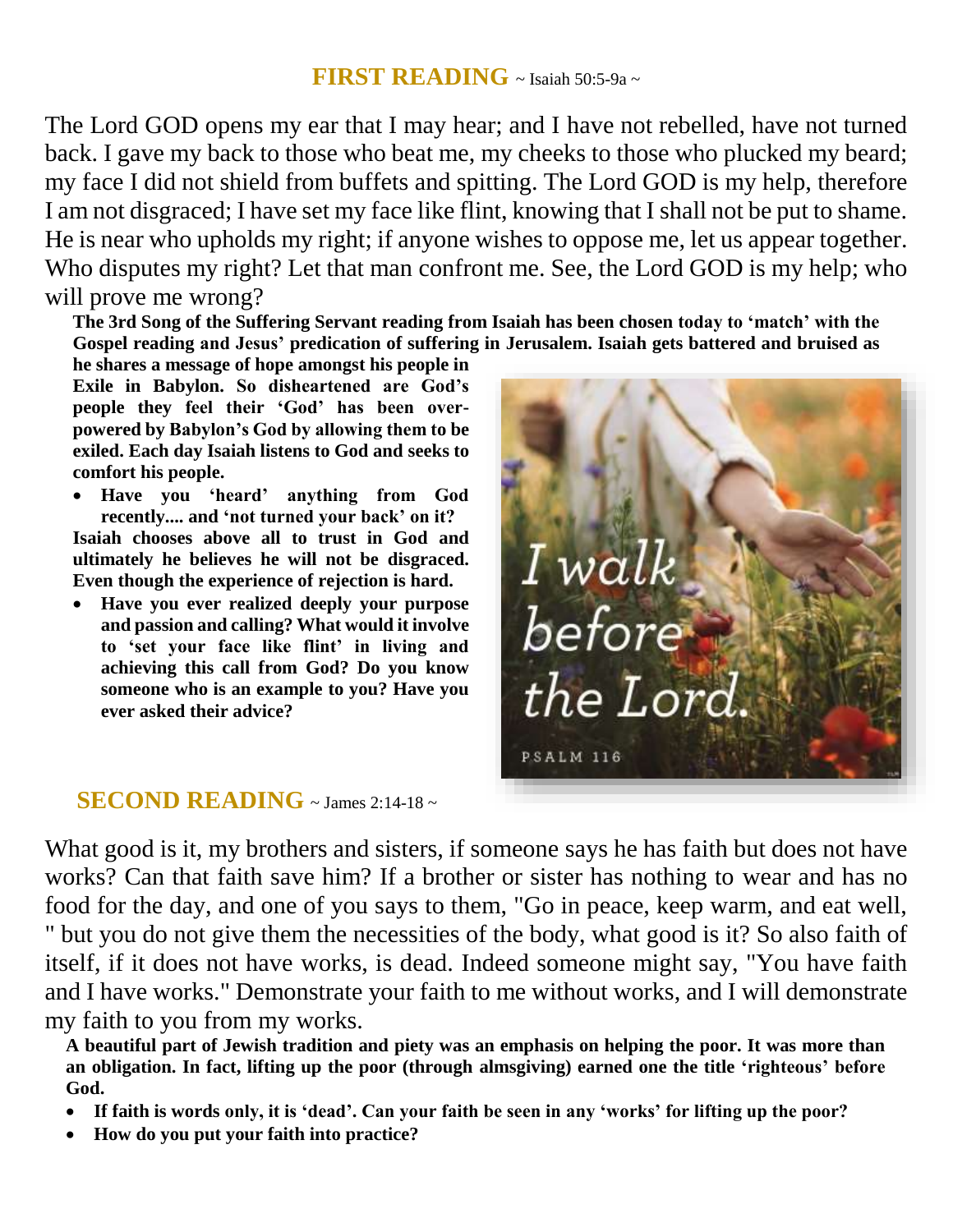Jesus and his disciples set out for the villages of Caesarea Philippi. Along the way he asked his disciples, "Who do people say that I am?" They said in reply, "John the Baptist, others Elijah, still others one of the prophets." And he asked them, "But who do you say that I am?" Peter said to him in reply, "You are the Christ." Then he warned them not to tell anyone about him. He began to teach them that the Son of Man must suffer greatly and be rejected by the elders, the chief priests, and the scribes, and be killed, and rise after three days. He spoke this openly. Then Peter took him aside and began to rebuke him. At this he turned around and, looking at his disciples, rebuked Peter and said, "Get behind me, Satan. You are thinking not as God does, but as human beings do." He summoned the crowd with his disciples and said to them, "Whoever wishes to come after me must deny himself, take up his cross, and follow me. For whoever wishes to save his life will lose it, but whoever loses his life for my sake and that of the gospel will save it."

**Today we arrive half-way in the Gospel of Mark. It is a turning point. Jesus' secret identity only known and shouted by ʻevil spirits' is now public and spoken by Peter. The healing ministry of Galilee turns toward the suffering and saving mystery of Jerusalem - the Cross. Peter correctly states Jesus' identity but misunderstands what this really means.** 

 **Do you secretly wish God will ride triumphantly into the world and with power and might (violence!) ʻsave the world'?**

**Peter's - and Jewish- expectation was for a Messiah / Saviour to be a Royal leader, political figure, show military might and ʻboot out' the occupation Army of Rome. Bring a military victory. Restore Israel's national honor. Jesus gets ʻtold off' by Peter when he suggests there is another way God will ʻsave'. Jesus ʻrebukes' Peter and told him to get behind him (the rightful place for a disciple to walk is behind the master). A major argument reveals a major disagreement.** 

 **What do you think is going on here? Satan is the Hebrew word for ʻobstacle'. What is the obstacle that needs to be removed?**

**As Jesus turns the disciples toward Jerusalem he gathered them together to teach them. To ʻtake up your cross' was a shocking idea for disciples of the time. We have sanitized it with the thought of privately enduring little hardships and spiritual difficulties. Essentially, the cross was the most shameful object to die upon. It was the means by which Rome tortured and crucified anyone who resisted them and the power ʻstatus quo'. It symbolized the powerful, crushing the poor. The fear**

**of death (violence used by the powerful elite) reduced the poor to inaction and non-revolution. Jesus points the pathway to over-turning this violence with nonviolent resistance and the willingness to even take up your cross, deny yourself, be willing to die. You will ransom (lead someone from slavery to freedom) society's structures and interrupt the cycle of violence in the world.** 

- **The disciples didn't get it. Do you?**
- **How do you understand Jesus, and how would you describe this understanding to others?**